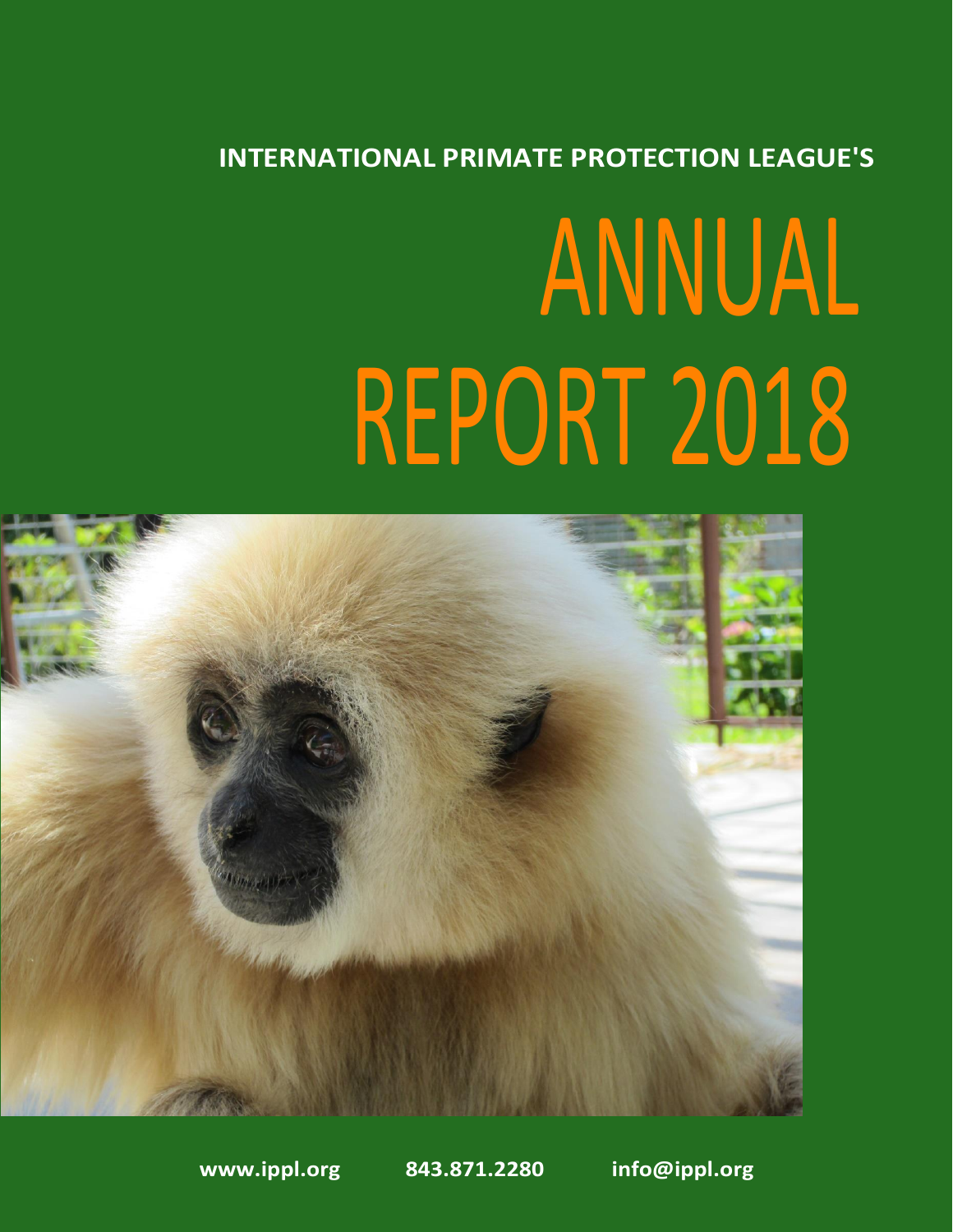### FOUNDER'S MESSAGE

2018 was IPPL's 45<sup>th</sup> year since I founded the organization while living in Thailand. The intervening years have seen us secure bans on export of monkeys from five nations and get several wildlife traffickers prosecuted and sent to prison. We have worked with small primate protection groups and sanctuaries in many nations and seen them grow big and strong. These

Organizations are a source of pride for

me and my staff. Thank you so much for all who played a part in this in any way, whether by writing a letter, signing a petition, or making a donation. I look forward to working with all of you in 2019!

Sincey McGreat

DR. SHIRLEY MCGREAL, OBE *IPPL Founder*

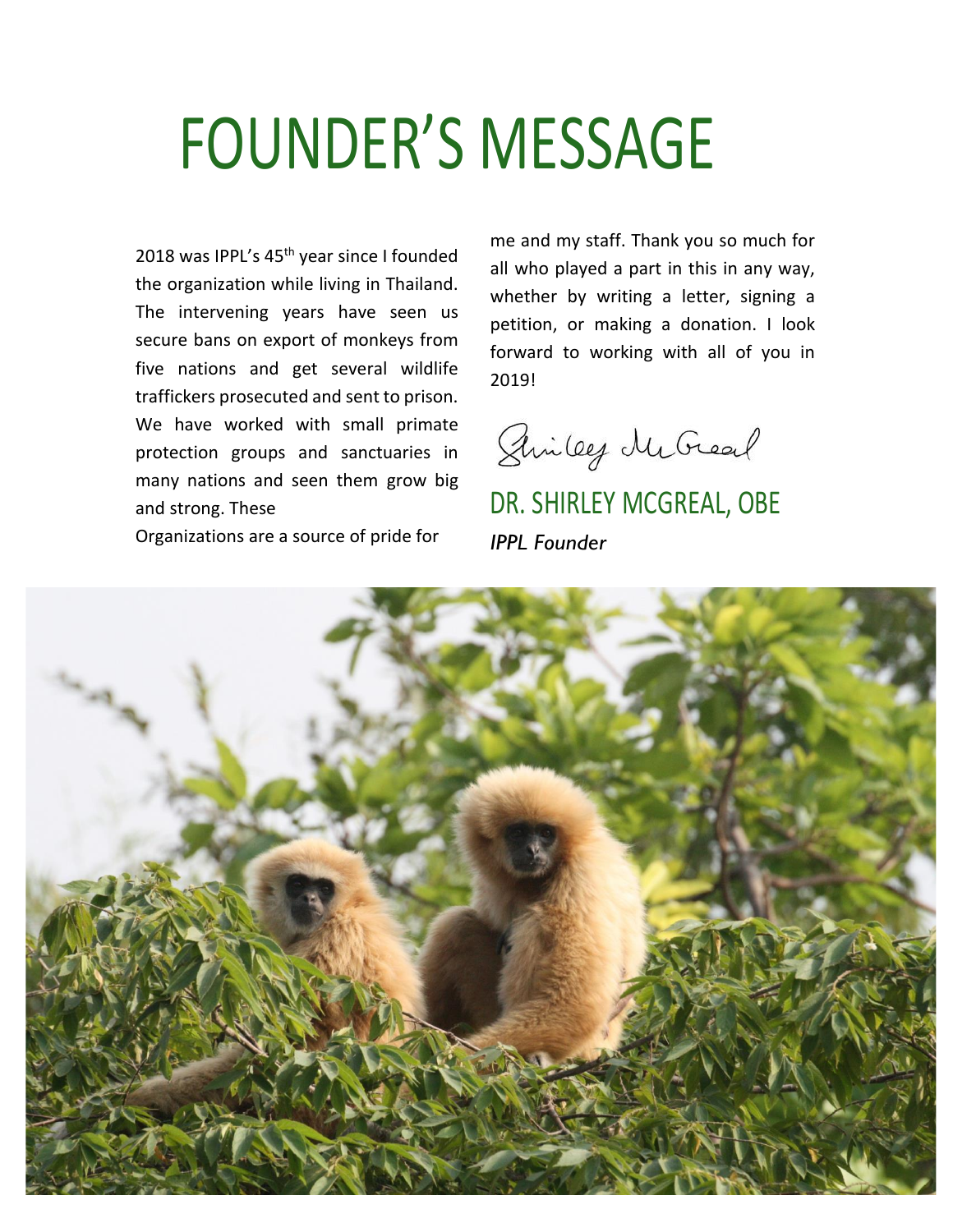**0 2 | A N N U A L R E P O R T 2 0 1 8**

## 2018 FINANCIALS

#### **REVENUE EXPENSES**



### **Fundraising**  $1%$ **Mgmt & Gen** 16%

**Program Svs** 84%

#### PUBLIC SUPPORT & REVENUE

**Public Support** 

Contributions \$399,882

Grants \$132,667

Legacies & Bequests \$551,726

Total Public Support \$1,084,275

#### **Revenue**

Investment Income \$142,846

Net realized and unrealized gain/losses

on investments (287,780)

Merchandise \$4,796

Total Revenue (\$140,138

TOTAL SUPPORT & REVENUE \$944,137

#### EXPENSES

**Program Services** Primate care, investigation, and

education \$917,406

**Supporting Services**

Management and general \$208,115

Fundraising \$8,778

Total Supporting Services \$216,893

TOTAL EXPENSES \$1,099,825

Change in net assets (\$190,299)

Net assets at beginning of year

\$6,448,383

Net assets at end of year \$6,258,221

*A complete financial audit and IRS Form 990 is available to download on ourwebsite at*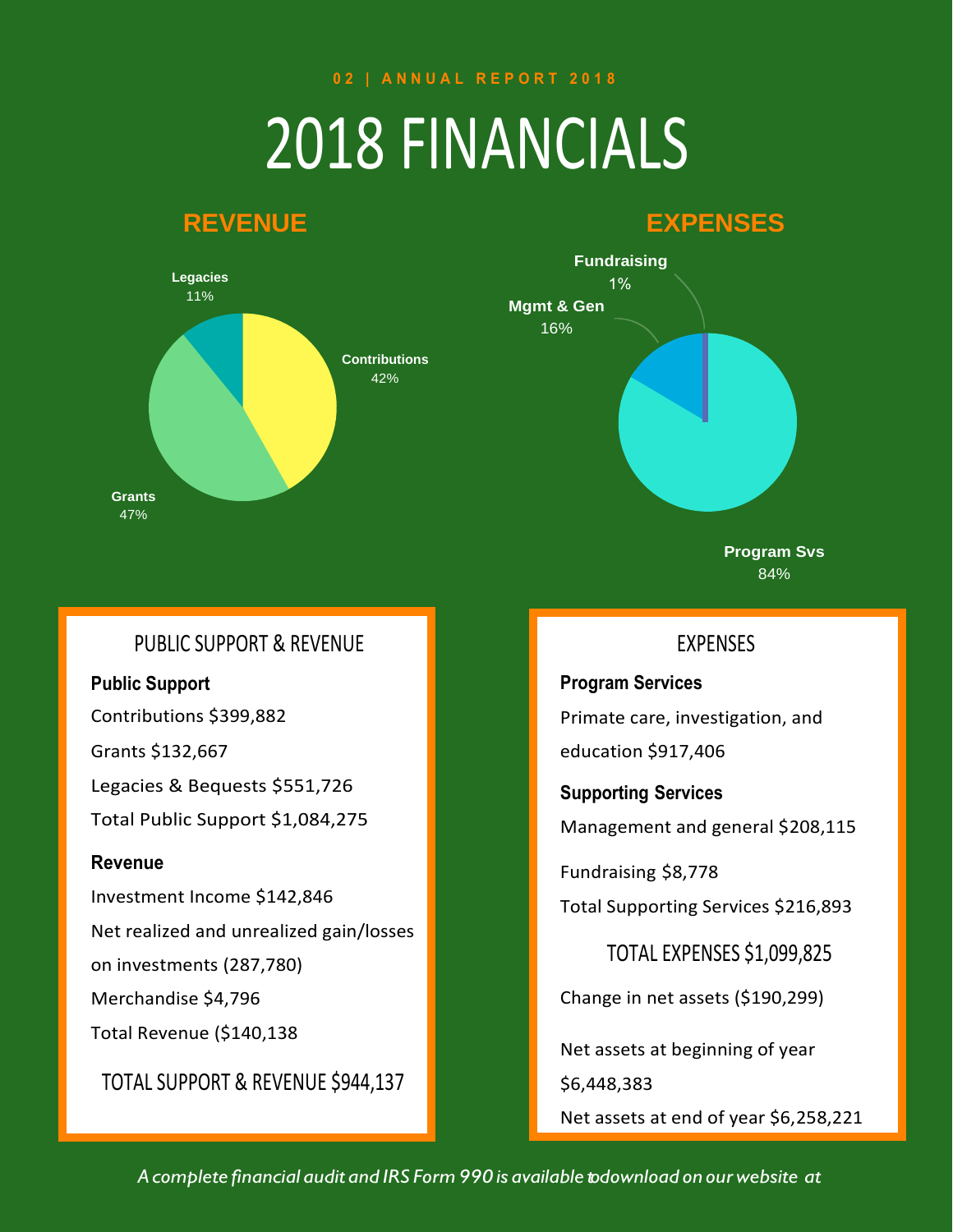

# 2018 YEAR IN REVIEW

to its 15<sup>th</sup> Biennial Supporters' Conference. Held at the sanctuary Headquarters in Summerville, SC, over 100 supporters were in attendance. Many of our Global Partners flew in from Cameroon, Indonesia, the U.K. Peru, Nigeria, Thailand, and other countries to share unforgettable stories of their never-ending efforts to save primates.

**Sad Farewells:** This year we were deeply saddened by the loss of two of our wonderful gibbons and two of our entertaining Asian otters.

**Umatilla**, affectionately called Uma, was born in 1985. She arrived with her mate Scrappy in 2007 after being confiscated from an inferior zoo. Uma and Scrappy live happily at IPPL until October of this year.

**Arung Rangsi**, ((Ruie"), was IPPL's first lab gibbon who won the hearts of everyone who knew him – especially Shirley who called him her "heart gibbon". Born in a lab in 1979, he was rejected by his mother. Suffering and surviving in the lab, Ruie finally knew a glorious life when he came to IPPL in 1981. He and his mate, Shanti were together until he left us in December.

**Satu,** one of our Asian otters, arrived at IPPL with his brother in 2009 after being retired from Monterey Bay Aquarium. During his life with us, Satu outlived three mates. At 17, he was the oldest *Thailand*. otter we have ever had.

**Bali** otter was born in a zoo in 2003. He spent 10 years in different zoo before arriving at IPPL in 2013. Soon after, was paired with Bubbins. They lived and played together until Bubbins passed in 2017. A favorite with staff, Bali left us earlier this year.

**IPPL Supporters Conference:** In April, IPPL was host **Animal Rights National Conference:** The 2018 Animal Rights Conference connected nearly 2,000 animal rights activists in Los Angeles, CA in June. It is the largest and longest-running animal rights gathering in the world. Attendees learned abut issues and movement progress, shared skills, networked and were inspired by 180 presenters. In addition to individuals, attendees represented 90 organizations from 18 countries. For 12 years, IPPL has been a sponsor and Shirley McGreal has made presentations each year.

> **Small Grants Program** In1999, IPPl formalized its financial aid to overseas organizations by establishing a Small Grant Program. The recipients of these grants, who have come to be known as our "Global Partners", are often in desperate need of financial assistance. Thanks, largely to individual donors, this year IPPL awarded 29 small grants totaling \$152,500 were given to the following organizations.

**In Africa**: *Ape Action Africa*, Cameroon ▪*Sanaga Yong*, Cameroon - *Pandrillus*, *Drill Ranch*, Nigeria ▪ *Limbe Wildlife Center*, Cameroon ▪ *J..A.C.K*., Democratic Republic of Congo ▪ RC*, Libera Chimp Rescue ▪* Conserv Congo ▪ C.A.R.E. and *Vervet Monkey Foundation*, South Africa and *Center for Chimpanzee Care*, Guinea.

**In Asia:** *PROFAUNA*, Indonesia ▪ *Wildlife Watch Group*, Nepal ▪ *Douc Langur Foundation* and *Wildlife at Risk* in Vietnam ▪ *Little Fireface Project*, Indonesia ▪ *Huro Gibbons Project*, India and *Wildlife Friends Foundation of* 

**In Central and South America:** *Friends of Inti Wara Yassi*, Bolivia ▪ *Sumak Allpa*, Ecuador ▪ *Chilean Primate Rescue Center*, Chile ▪ *Fundacion Entropika,* Brazil, and *Fundacion Proyecto Primates* in Columbia

As IPPL closes the chapter on 2018, we want to say how grateful we are to everyone who supports us throughout the year. Thanks to you, our supporters - we know that 2019 will be just as successful!